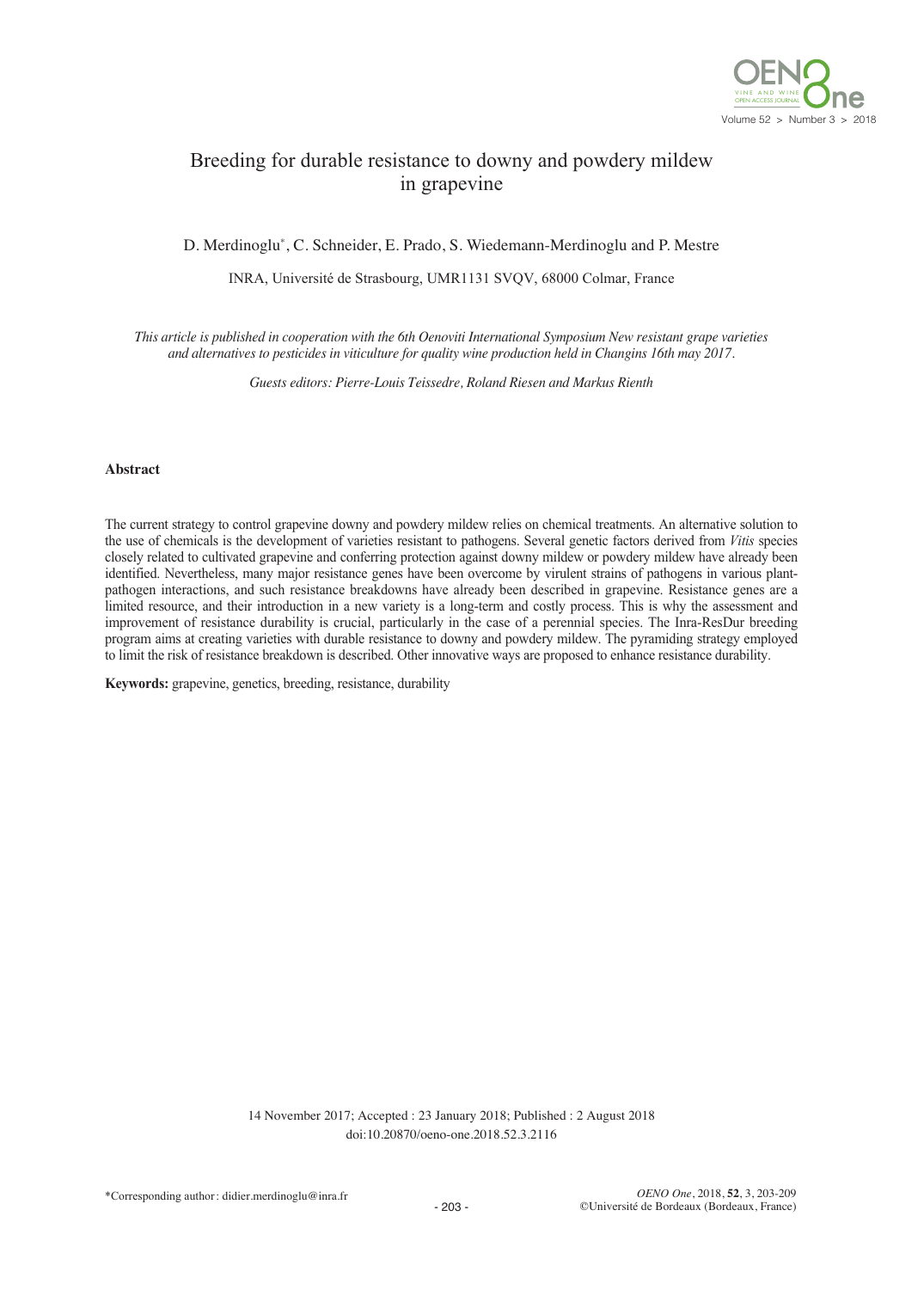In Europe, viticulture uses 33% of the total amount of fungicide active substances (excluding inorganic sulfur) intended for agriculture (Muthmann, 2007). These treatments are mainly sprayed to control the oomycete *Plasmopara viticola* and the ascomycete *Erysiphe necator*, respectively the downy and powdery mildew agents, because of the very high susceptibility of traditional varieties to these two diseases. This practice is not only expensive, but is also a health and environmental concern that can affect the brand image of wines and promote the emergence of fungicide-resistant strains.

As *Vitis* species closely related to cultivated grapevine have already been shown to be potential sources of resistance, an alternative solution to the use of chemicals is the development of varieties resistant to pathogens (Boubals, 1959; Staudt and Kassemeyer, 1995; Cadle-Davidson, 2008). That is why Inra (French National Institute for Agricultural Research) decided in 2000 to launch a breeding program to create varieties combining durable resistance to downy and powdery mildew with berry quality suitable for the production of high quality wines (Merdinoglu *et al.*, 2009). However, the use of these resources in breeding programs is not trivial, partly because the varietal ideotype is complex and must meet several objectives in order to have a commercial future: display a high level of resistance to the two major diseases, downy and powdery mildew; show at least partial resistance to diseases that may emerge in the absence of phytosanitary treatments (black rot, anthracnose, etc.); provide not only effective but also durable resistance; and display a berry composition compatible with the production of high quality wines in a context of climate change. Regarding resistance to downy and powdery mildew, our strategy has aimed at optimizing both the efficacy and durability of resistance.

## **Sources of resistance to grapevine downy and powdery mildew and resistance durability**

Several genetic factors conferring protection against downy mildew or powdery mildew have already been identified in grapevine (Table 1). The majority of them confer varying levels of partial resistance to downy and powdery mildew, but some of them, coming from *V. rotundifolia* and *V. piasezkii*, confer total resistance in the genetic context where they are studied. Whatever their effect, partial or total, most genetic factors identified until now are located in genomic regions rich in NBS-LRR-like resistance genes, called *R* genes (Di Gaspero *et al.*, 2007; Moroldo *et al.*, 2008), and the cloning of *Rpv1* and

*Run1* confirmed that they belong to this family (Feechan *et al.*, 2013a). This observation means that most genetic factors identified until now are potentially involved in a gene-for-gene interaction with the pathogen. On the one hand, the situation seems very favourable: plenty of resistance sources are available and several resistance factors with various effects have already been discovered. But, on the other hand, we know that disease resistances are not necessarily stable traits: the protection offered by resistance genes can be overcome by a virulent strain of the pathogen. This is particularly the case when this control is based on a gene-for-gene interaction, due to the recognition of a protein encoded by the pathogen avirulence gene by the product of the corresponding plant resistance gene.

Many *R* gene breakdowns have been observed in various plant-pathogen interactions. But the first case of grapevine downy mildew resistance breakdown was recently described in the cultivar Bianca (Peressotti *et al.*, 2010). The Bianca resistance is mainly determined by the *Rpv3* factor (Bellin *et al.*, 2009). *Rpv3* confers to Bianca partial resistance to the majority of *P. viticola* strains. But after infection with the strain L collected in the Czech Republic, Bianca proves to be as susceptible as the susceptible cultivar Chardonnay (Peressotti *et al.*, 2010). This does not reveal a simple increase in aggressiveness of the strain L but a real change in virulence which is specific to Bianca. When both virulent and avirulent strains are inoculated to *V. rupestris*, which displays a partial resistance phenotype very similar to that of Bianca, no differences are observed between strains, the resistance level of *V. rupestris* remaining stable whatever the strain. So, it can be clearly concluded that the strain L specifically overcomes the *Rpv3* resistance factor. More recently, a similar situation was observed on *Run1*, a gene from *V. rotundifolia* conferring total resistance to powdery mildew (Feechan *et al.*, 2013a, 2015). In this case, a naturally occurring powdery mildew isolate, Musc4, originated from southeastern North America, is able to grow on vines bearing the *Run1* resistance gene and completely evade *Run1* recognition.

The fact that resistance genes are a limited resource and that their introduction in a new variety is a longterm and costly process makes the question of the assessment and the improvement of resistance durability crucial, particularly in the case of a perennial species. According to Johnson (1979), resistance is considered durable when it remains effective in a cultivar during its commercial use. Even if resistance durability is a retrospective judgment, some principles which allow to predict or limit the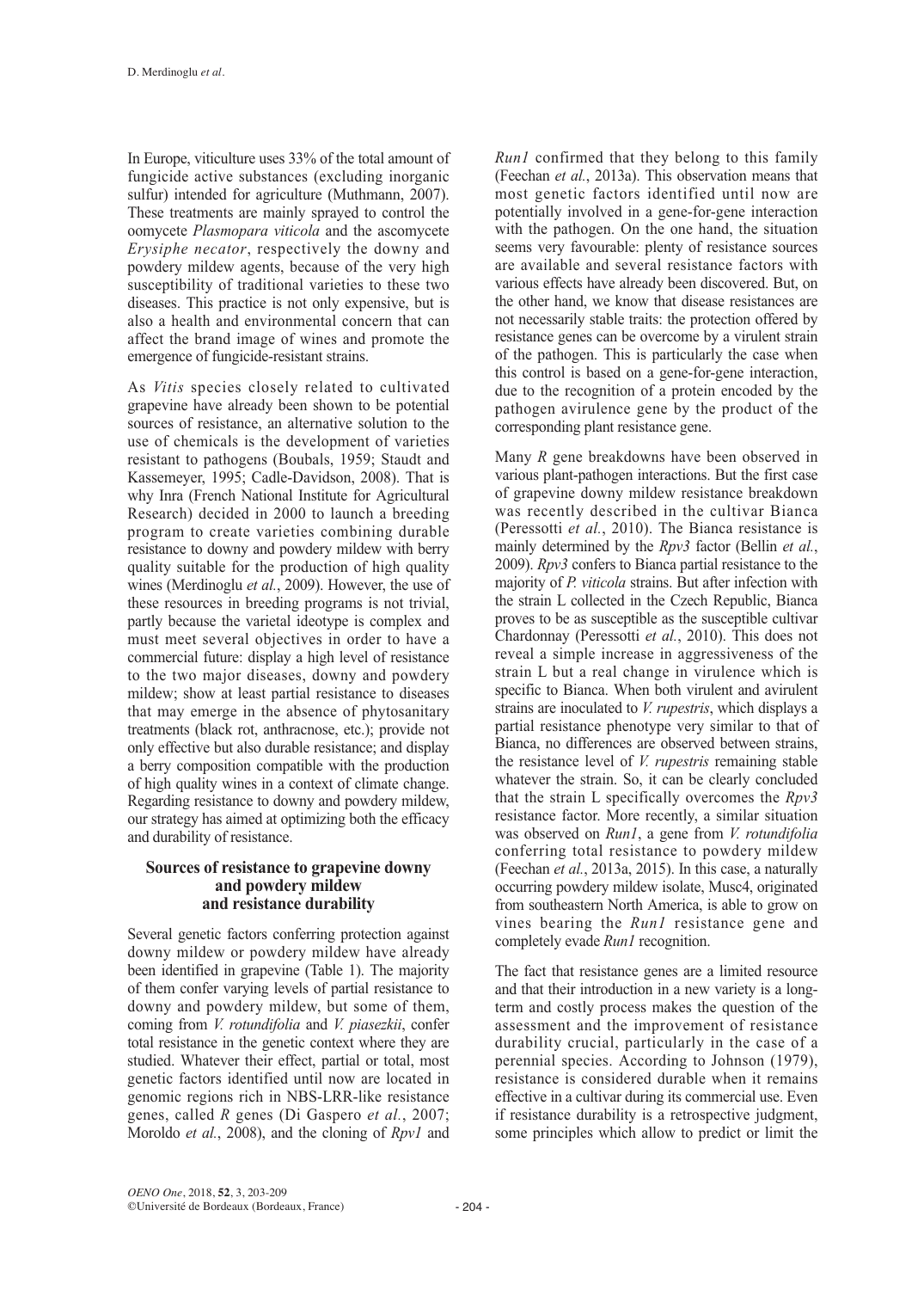risk of resistance breakdown can be stated. At the plant level, it is now admitted that pyramiding resistance genes – ie associating several resistance genes in the same variety –, using resistance genes with wide spectrum – ie capable to control a large range of pathogen strains – and combining various defense mechanisms are valuable strategies to increase resistance durability. At the pathogen level, the knowledge of its evolutionary potential, mainly determined by population size, gene flows or mating systems (McDonald and Linde, 2002), can help to assess the risk of breaking down resistance. At the host-pathogen interaction level, the fitness penalty associated to virulence (Leach *et al.*, 2001), or the knowledge of the selective constraints on the evolution of avirulence factors can help to predict the durability of the corresponding plant resistance genes. But durability also depends on environmental conditions and cultural practices, which influence the development of pathogen populations. From a

practical point of view, the sustainable management of resistance aims then at reducing the selection pressure applied by the resistance genes on the pathogen populations thanks to potentially durable genetic constructions and resistance deployment strategies, including cultivation practices.

## **Pyramiding strategies to enhance the durability of resistant varieties**

In order to pyramid several resistance factors in the same cultivar, the use of multiple sources of resistance was chosen in the Inra-ResDur breeding program. The resistance sources that we are currently using mainly come from *V. rotundifolia* and from other American and Asian *Vitis*. The molecular markers derived from genetic analyses have been integrated in the breeding process to assist both the selection of candidate varieties carrying the desired

| Factor  | Controlled     | Origin          | Chromosome | <b>Resistance level</b> | Reference                                |
|---------|----------------|-----------------|------------|-------------------------|------------------------------------------|
|         | disease        | of resistance   |            |                         |                                          |
| RpvI    | Downy mildew   | V. rotundifolia | 12         | High                    | Merdinoglu et al., 2003                  |
| Rpv2    | Downy mildew   | V. rotundifolia | 18         | Total                   | Wiedemann-Merdinoglu et al., 2006        |
| Rpv3    | Downy mildew   | V. rupestris    | 18         | Partial                 | Bellin et al., 2009; Welter et al., 2007 |
| Rpv4    | Downy mildew   | American Vitis  | 4          | Weak                    | Welter et al., 2007                      |
| Rpv5    | Downy mildew   | V. riparia      | 9          | Weak                    | Marguerit et al., 2009                   |
| Rpv6    | Downy mildew   | V. riparia      | 12         | Weak                    | Marguerit et al., 2009                   |
| Rpv7    | Downy mildew   | American Vitis  | 7          | Weak                    | Bellin et al., 2009                      |
| Rpv8    | Downy mildew   | V. amurensis    | 14         | High                    | Blasi et al., 2011                       |
| Rpv9    | Downy mildew   | V. riparia      | 7          | Weak                    | Moreira et al., 2011                     |
| Rpv10   | Downy mildew   | V. amurensis    | 9          | High                    | Schwander et al., 2012                   |
| RpvII   | Downy mildew   | American Vitis  | 5          | Weak                    | Fischer et al., 2004                     |
| Rpv12   | Downy mildew   | V. amurensis    | 14         | High                    | Venuti et al., 2013                      |
| Rpv13   | Downy mildew   | V. riparia      | 12         | Weak                    | Moreira et al., 2011                     |
| Rpv14   | Downy mildew   | V. cinerea      | 5          |                         | Ochssner et al., 2016                    |
| Run1    | Powdery mildew | V. rotundifolia | 12         | Total                   | Pauquet et al., 2001                     |
| Run 2.1 | Powdery mildew | V. rotundifolia | 18         | Partial                 | Riaz et al., 2011                        |
| Run 2.2 | Powdery mildew | V. rotundifolia | 18         | Partial                 | Riaz et al., 2011                        |
| Ren1    | Powdery mildew | V. vinifera     | 13         | Partial                 | Hoffmann et al., 2008                    |
| Ren2    | Powdery mildew | V. cinerea      | 14         | Partial                 | Dalbó et al., 2000                       |
| Ren3    | Powdery mildew | American Vitis  | 15         | Partial                 | Welter et al., 2007                      |
| Ren4    | Powdery mildew | V. romanetii    | 18         | Partial                 | Riaz et al., 2011                        |
| Ren5    | Powdery mildew | V. rotundifolia | 14         | Total                   | Blanc et al., 2012                       |
| Ren6    | Powdery mildew | V. piasezkii    | 9          | Total                   | Pap et al., 2016                         |
| Ren7    | Powdery mildew | V. piasezkii    | 19         | Partial                 | Pap et al., 2016                         |
| Ren8    | Powdery mildew | American Vitis  | 18         | Partial                 | Zyprian et al., 2016                     |

**Table 1. Resistance factors to downy and powdery mildew identified in grapevine.**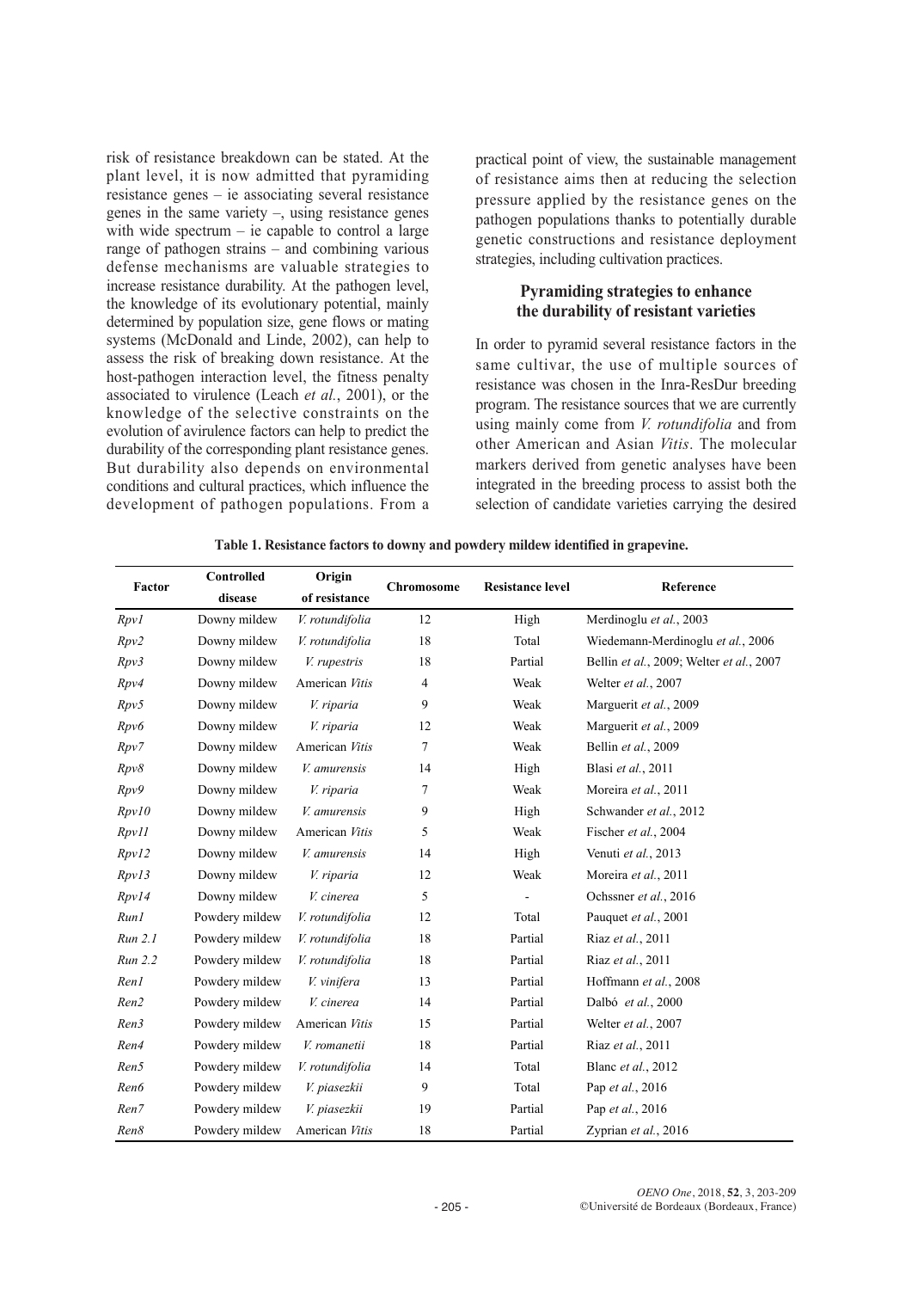gene combinations as well as the introgression of a resistance gene into a cultivated genetic background.

Compared to phenotyping, marker-assisted selection (MAS) is undoubtedly a tool of choice to identify the genotypes which combine the desired resistance factors and, thus, to construct varieties with a high potential of durability. Indeed, in some cases, plants carrying two or three resistance factors are undistinguishable from those carrying only one resistance gene, for instance, when this gene alone confers total resistance. But according to the principles determining resistance durability, plants combining several resistance factors are expected to have greater resistance durability, even if they display the same level of resistance than those bearing only one factor. In addition, MAS allows creating varieties with very high or even total resistance by combining multiple genetic factors contributing only partial resistance.

MAS was applied to three series of crosses including as genitors of resistance back-cross lines derived from *V. rotundifolia*, the cultivar Regent (in collaboration with Julius Kuhn-Institut, Siebeldingen), the cultivar Bronner (in collaboration with Staatliches Weinbauinstitut, Freiburg) and the cultivar Divico (in collaboration with Agroscope, Changins). MAS allowed following six resistance alleles, *Rpv1*, *Rpv3* and *Rpv10* for downy mildew, and *Run1*, *Ren3* and *Ren3.2* for powdery mildew. This strategy led to the development of candidate varieties bearing two or three genes to control each disease. The correlation between the observed phenotype and the resistance genotype was rather good. However, variations in resistance level were observed around predicted mean values, suggesting the presence of unidentified resistance factors that segregate in the breeding populations and bring minor but significant effects.

The selection process is organized into three steps: early selection, which is a rapid screening step in controlled conditions including MAS and early phenotyping, intermediate selection in the Inra-ResDur experimental network, and final selection in the VCU (value for cultivation and use) network, managed in collaboration with IFV (Institut Français de la Vigne et du Vin), the last two being trials including wine tasting and conducted in the vineyard. The whole assessment process of candidate varieties takes 16-17 years. In this framework, the objective was to propose the registration of ca 30 varieties with black or white berries between 2017 and 2024. Varieties with three different combinations of 4-6 resistance factors to downy and powdery mildew,

respectively *Rpv1/Rpv3/Run1/Ren3*, *Rpv1/Rpv10/ Run1/Ren3.2* and *Rpv1/Rpv3/Rpv10/Run1/Ren3/ Ren3.2*, corresponding to the three series of crosses, will be released successively. Trials undertaken in intermediate selection have shown that all candidate varieties reach a very high resistance level in conditions of natural infection. One third of them display cultural and oenological traits compatible with the criteria of French wine production and the best of them, a wine quality comparable to that of control grape varieties (Chardonnay, Merlot) (Schneider *et al.*, 2014). Four candidate varieties have already been submitted for registration into the national list in 2018 (Catalogue Officiel des Variétés de Vigne). These varieties represent an innovation breakthrough not only in terms of breeding strategy but also in terms of vine-growing practices. Indeed, it is expected that the new varieties will allow reducing the average treatment frequency index from 12, currently observed for the traditional varieties, to 2 in the future vine-growing systems. The promotion and dissemination of these varieties will be ensured under the ENTAV-INRA® trademark.

#### **Future prospects: innovative approaches to identify new resistance factors to strengthen resistance durability**

Apart from the approach described above, new strategies designed to diversify the types of resistance factors used to control the main grapevine diseases are now available and seem worth exploring to strengthen resistance durability. By way of conclusion, the opportunities offered by three of them are briefly presented.

So far, resistance gene pyramiding has been essentially based on MAS to combine dominant resistance genes which are discovered by conventional phenotyping (ie a resistance bio-assay where plants or parts of plants are inoculated with a pathogen) and which putatively belong to one of the canonical families of *R* genes. Combining genes working through different mechanisms (ie dominant and recessive genes) has been proposed to increase the durability potential of resistant varieties. Genes whose loss of function confers recessive resistance have already been identified, like *DMR6* in the *Arabidopsis thaliana - Hyaloperonospora arabidopsidis* interaction or *Mlo* for barley resistance to powdery mildew. The screening of KO mutations for such recessive candidate resistance genes in the natural diversity of *Vitis* species or the creation of non-functional mutants by gene editing technologies appear as valuable alternative strategies to diversify the range of resistance genes available for grapevine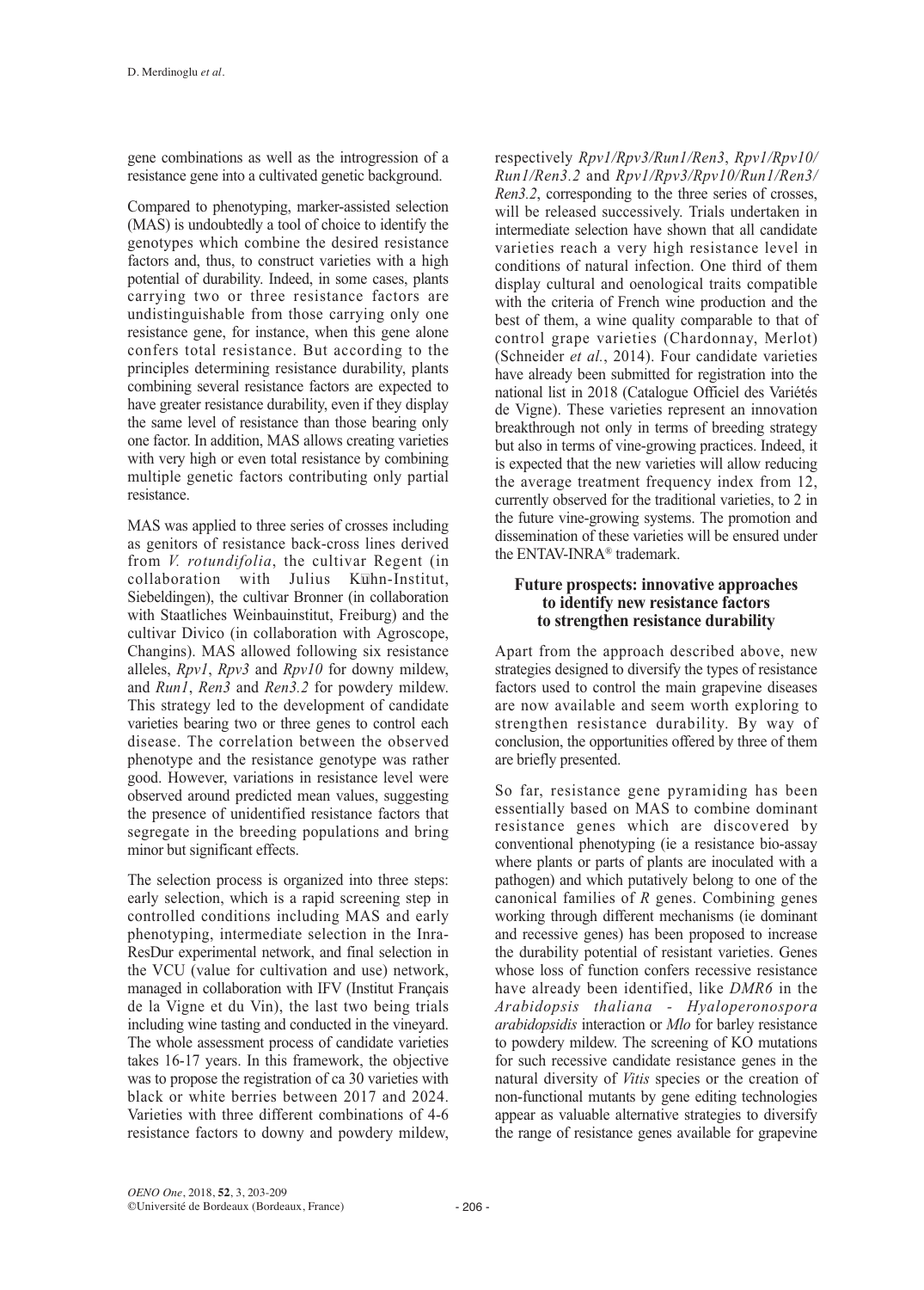breeding. Indeed, the grapevine homologue of the barley *Mlo* gene has been identified, validating its function in resistance against powdery mildew (Feechan *et al.*, 2013b; Pessina *et al.*, 2016).

*R* genes recognize pathogen-encoded factors, so called avirulence genes (Avr), and trigger defense responses. Most oomycete Avr proteins known to date do belong to the RXLR family of effector proteins. RXLR effectors form a large fast-evolving family. Accordingly, most individual resistance genes deployed against oomycetes have been overcome by the pathogens, and, as has previously been shown for *Rpv3* (Peressotti *et al.*, 2010), grapevine is not an exception. Based on these concepts, we have proposed to use the most conserved components of the repertoire of oomycete effector genes as a way to identify potentially durable resistances. First, effector proteins were identified from *P. viticola* (Mestre *et al.*, 2012). Then, 45 expressed RXLR effectors were unveiled, including effectors conserved between oomycete species, thus potentially essential for the pathogen (Mestre *et al.*, 2016). These "essential" *P. viticola* RXLR effectors are currently used to detect resistance sources carrying *R* genes recognizing them and, thus, to identify *a priori* durable resistance genes.

MAS was shown to be successful to select resistances based on major genes. Nevertheless, field observations suggest that putative minor factors are involved in the expression of weak but significant effects that can enhance the protection conferred by major genes and improve their durability. Quantitative resistance based on several or even many minor genes is characterized by a diffused and complex genetic architecture, similar to agronomic traits such as yield. If MAS facilitates major resistance gene pyramiding, it looks not adapted to capture small-effect loci. Genomic selection is an approach based upon whole-genome prediction models using genome-wide molecular markers ((Meuwissen *et al.*, 2001). It looks ideal for traits with complex genetic architecture controlled by many small effects, and thus adapted to breeding for quantitative resistance. So, the implementation of genomic selection for grape breeding will certainly bring new opportunities to combine both major *R* genes and quantitative resistance and thus construct varieties with highly durable resistance.

**Acknowledgments :** We gratefully acknowledge the Inra Plant Biology and Breeding Division, the Fondation Jean Poulain and the French National Research Agency for their funding.

#### **References**

- Bellin D., Peressotti E., Merdinoglu D., Wiedemann-Merdinoglu S., Adam-Blondon A.F., Cipriani G., Morgante M., Testolin R., Di Gaspero G., 2009. Resistance to *Plasmopara viticola* in grapevine 'Bianca' is controlled by a major dominant gene causing localised necrosis at the infection site. *Theor Appl Genet* 120:163–176. doi:10.1007/ s00122-009- 1167-2
- Blanc S., Wiedemann-Merdinoglu S., Dumas V., Mestre P., Merdinoglu D. 2012. A reference genetic map of *Muscadinia rotundifolia* and identification of *Ren5*, a new major locus for resistance to grapevine powdery mildew. *Theor Appl Genet* 125:1663–1675. doi:10.1007/ s00122-012-1942-3
- Blasi P., Blanc S., Wiedemann-Merdinoglu S., Prado E., Rühl E.H., Mestre P. and Merdinoglu D., 2011. Construction of a reference linkage map of *Vitis amurensis* and genetic mapping of *Rpv8*, a locus conferring resistance to grapevine downy mildew. *Theor Appl Genet* 123:43–53. doi:10. 1007/s00122- 011-1565-0
- Boubals D., 1959. Amélioration de la résistance de la vigne au mildiou (*Plasmopara viticola* (Berk et Curt.) Berlese et de Toni). Recherche de géniteurs de résistance. *Ann Amélior Plantes* 6:481–525.
- Cadle-Davidson L., 2008. Variation within and between *Vitis* spp. for foliar resistance to the downy mildew pathogen *Plasmopara viticola*. *Plant Dis* 92:1577–1584. doi:10.1094/PDIS-92-11-1577
- Dalbó M.A., Ye G.N., Weeden N.F., Steinkellner H., Sefc K.M., Reisch B.I., 2000. A gene controlling sex in grapevines placed on a molecular marker-based genetic map. *Genome* 43:333–340. doi:10. 1139/g99- 136
- Di Gaspero G., Cipriani G., Adam-Blondon A.F., Testolin R., 2007. Linkage maps of grapevine displaying the chromosomal locations of 420 microsatellite markers and 82 markers for *R*gene candidates. *Theor Appl Genet* 114:1249-1263. doi:10.1007/s00122-007-0516-2
- Feechan A., Anderson C., Torregrosa L., Jermakow A., Mestre P., Wiedemann-Merdinoglu S., Merdinoglu D., Walker A.R., Cadle-Davidson L., Reisch B., Aubourg S., Bentahar N., Shrestha B., Bouquet A., Adam-Blondon A.F., Thomas M.R., Dry I.B., 2013a. Genetic dissection of a TIR-NB-LRR locus from the wild North American grapevine species *Muscadinia rotundifolia* identifies paralogous genes conferring resistance to major fungal and oomycete pathogens in cultivated grapevine. *Plant J* 76:661–674. doi:10.1111/ tpj.12327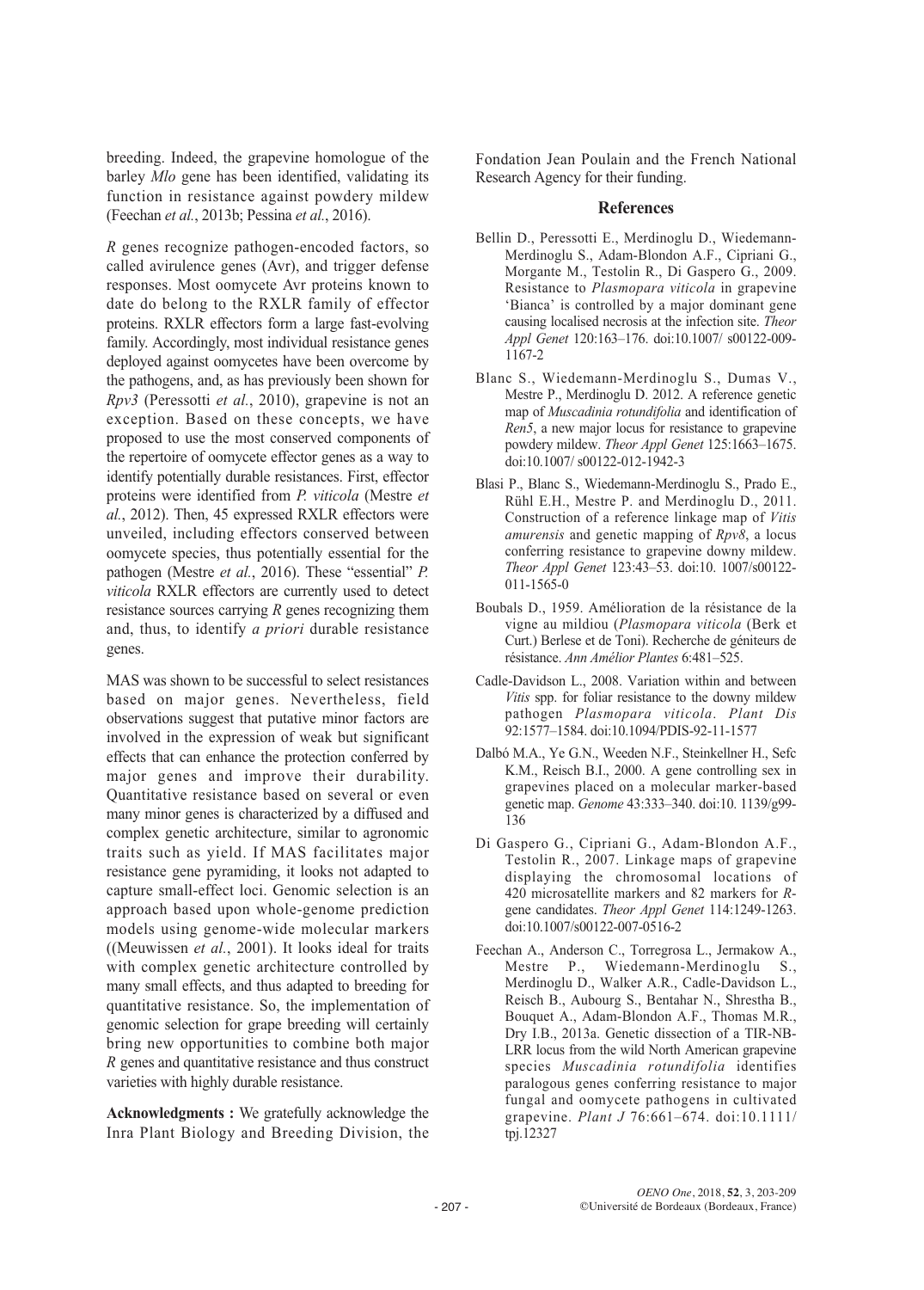- Feechan A., Jermakow A.M., Ivancevic A., Godfrey D., Pak H., Panstruga R. and Dry I.B., 2013b. Host cell entry of powdery mildew is correlated with endosomal transport of antagonistically acting VvPEN1 and VvMLO to the papilla. *Mol Plant-Microbe Interact* 26:1138-1150. doi:10.1094/ MPMI-04-13-0091-R
- Feechan A., Kocsis M., Riaz S., Zhang W., Gadoury D.M., Walker M.A., Dry I.B., Reisch B. and Cadle-Davidson L., 2015. Strategies for *RUN1* deployment using *RUN2* and *REN2* to manage grapevine powdery mildew informed by studies of race specificity. *Phytopathology* 105:1104– 1113. doi:10.1094/PHYTO-09-14-0244-R
- Fischer B.M., Salakhutdinov I., Akkurt M., Eibach R., Edwards K.J., Töpfer R., Zyprian E.M., 2004. Quantitative trait locus analysis of fungal disease resistance factors on a molecular map of grapevine. *Theor Appl Genet* 108:501–515. doi:10.1007/ s00122-003-1445-3
- Hoffmann S., Di Gaspero G., Kovács L., Howard S., Kiss E., Galbács Z., Testolin R., Kozma P., 2008. Resistance to *Erysiphe necator* in the grapevine 'Kishmish vatkana' is controlled by a single locus through restriction of hyphal growth. *Theor Appl Genet* 116:427–438. doi:10.1007/ s00122-007-0680-4
- Johnson R., 1979. The concept of durable resistance. *Phytopathology* 69:198–199. doi:10.1094/ Phyto-69- 198
- Leach J.E., Cruz C.M.V., Bai J.F., Leung H., 2001. Pathogen fitness penalty as a predictor of durability of disease resistance genes. *Annu Rev Phytopathol* 39:187–224. doi:10.1146/annurev. phyto.39.1.187
- Marguerit E., Boury C., Manicki A., Donnart M., Butterlin G., Némorin A., Wiedemann-Merdinoglu S, Merdinoglu D, Ollat N, Decroocq S. 2009. Genetic dissection of sex determinism, inflorescence morphology and downy mildew resistance in grapevine. *Theor Appl Genet* 118:1261–1278. doi:10.1007 /s00122-009-0979-4
- McDonald B.A., Linde C., 2002. Pathogen population genetics, evolutionary potential, and durable resistance. *Annu Rev Phytopathol* 40:349–379. doi:10.1146/annurev.phyto.40.120501.101443
- Merdinoglu D., Wiedemann-Merdinoglu S., Coste P., Dumas V., Haetty S., Butterlin G. and Greif C., 2003. Genetic analysis of downy mildew resistance derived from *Muscadinia rotundifolia*. *Acta Hortic* 603:451–456. doi:10.17660/ActaHortic. 2003.603.57
- Merdinoglu D., Merdinoglu-Wiedemann S., Mestre P., Prado E., Schneider C., 2009. Apport de l'innovation variétale dans la réduction des intrants phytosanitaires au vignoble : exemple de la résistance au mildiou et à l'oïdium. *Prog. Agric. Vitic.* 126:290–293.
- Mestre P., Piron M.C. and Merdinoglu D., 2012. Identification of effector genes from the

phytopathogenic Oomycete *Plasmopara viticola* through the analysis of gene expression in germinated zoospores. *Fungal Biol* 116:825– 835. doi:10.1016/j.funbio.2012.04.016

- Mestre P., Carrere S., Gouzy J., Piron M.C., Tourvieille de Labrouhe D., Vincourt P., Delmotte F., Godiard L., 2016. Comparative analysis of expressed CRN and RXLR effectors from two *Plasmopara* species causing grapevine and sunflower downy mildew. *Plant Pathol* 65:767–781. doi:10.1111/ ppa.12469
- Meuwissen T.H.E., Hayes B.J. and Goddard M.E., 2001. Prediction of total genetic value using genome-wide dense marker maps. *Genetics* 157: 1819–1829.
- Moreira F.M., Madini A., Marino R., Zulini L., Stefanini M., Velasco R., Kozma P. and Grando M.S., 2011. Genetic linkage maps of two interspecific grape crosses (*Vitis* spp.) used to localize quantitative trait loci for downy mildew resistance. *Tree Genet Genomes* 7:153–167. doi:10.1007/ s11295-010-0322-x
- Moroldo M., Paillard S., Marconi R., Fabrice L., Canaguier A., Cruaud C., De Berardinis V., Guichard C., Brunaud V., Le Clainche I., Scalabrin S., Testolin R., Di Gaspero G., Morgante M. and Adam-Blondon A.F., 2008. A physical map of the heterozygous grapevine 'Cabernet Sauvignon' allows mapping candidate genes for disease resistance. *BMC Plant Biol* 8:66. doi:10.1186/1471-2229-8-66
- Muthmann R., 2007. The use of plant protection products in the European Union. http://ec. europa.eu/eurostat/ documents/3217494/5611788/KS-76-06-669- EN.PDF
- Ochssner I., Hausmann L. and Töpfer R., 2016. *Rpv14*, a new genetic source for *Plasmopara viticola* resistance conferred by *Vitis cinerea*. *Vitis* 55:79–81. doi:10.5073/vitis.2016.55.79-81
- Pap D., Riaz S., Dry I.B., Jermakow A., Tenscher A.C., Cantu D., Oláh R., Walker M.A., 2016. Identification of two novel powdery mildew resistance loci, *Ren6* and *Ren7*, from the wild Chinese grape species *Vitis piasezkii*. *BMC Plant Biol* 16:170. doi:10.1186/ s12870-016-0855-8
- Pauquet J., Bouquet A., This P., Adam-Blondon A.F., 2001. Establishment of a local map of AFLP markers around the powdery mildew resistance gene *Run1* in grapevine and assessment of their usefulness for marker assisted selection. *Theor Appl Genet* 103:1201–1210. doi:10.1007/ s001220100664
- Peressotti E., Wiedemann-Merdinoglu S., Delmotte F., Bellin D., Di Gaspero G., Testolin R., Merdinoglu D. and Mestre P., 2010. Breakdown of resistance to grapevine downy mildew upon limited deployment of a resistant variety. *BMC Plant Biol* 10:147. doi:10.1186/1471-2229-10-147
- Pessina S., Lenzi L., Perazzolli M., Campa M., Dalla-Costa L., Urso S., Vale G., Salamini F., Velasco R.,